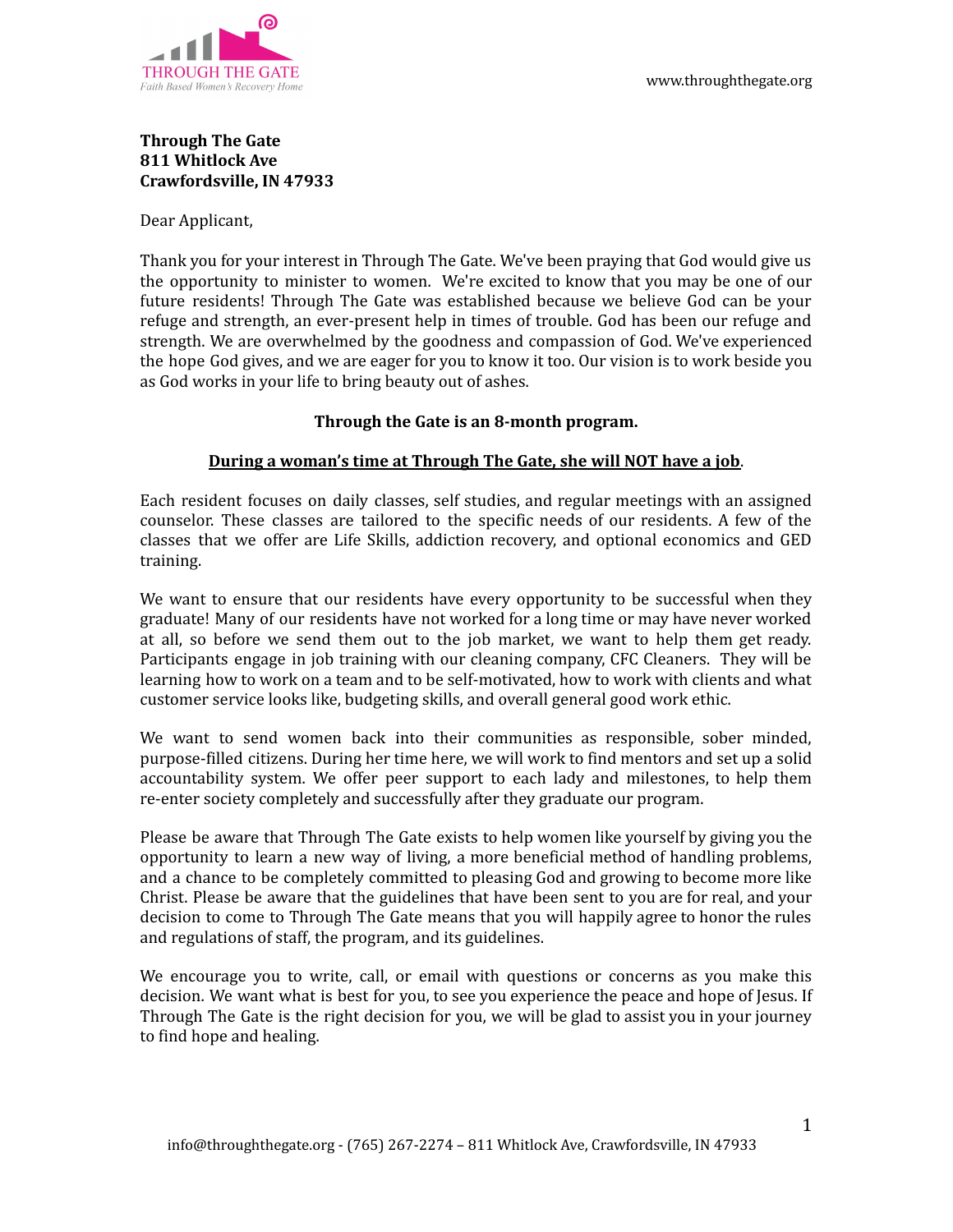

#### **Application Instructions:**

- Read the Through The Gate Rules & Policies documentation
- Complete the Through The Gate Resident Application
- Sign/Date and return the Through The Gate Resident Application

### *Return Application To:*

### **811 Whitlock Ave Crawfordsville, IN 47933**

### OR

### **Scan to PDF and send to: info@throughthegate.org**

#### **What to expect next:**

- Upon receiving the Resident Application, it will be reviewed by TTG staff
- A decision will be made concerning your acceptance or denial into TTG
- An acceptance or denial letter will be sent to you

*\*If accepted, feel free to send a copy of your acceptance letter to your legal representative or judge\**

Sincerely,

Steve Covington Executive Director/ Through The Gate [info@throughthegate.org](mailto:info@throughthegate.org)

Through The Gate P.O. Box 6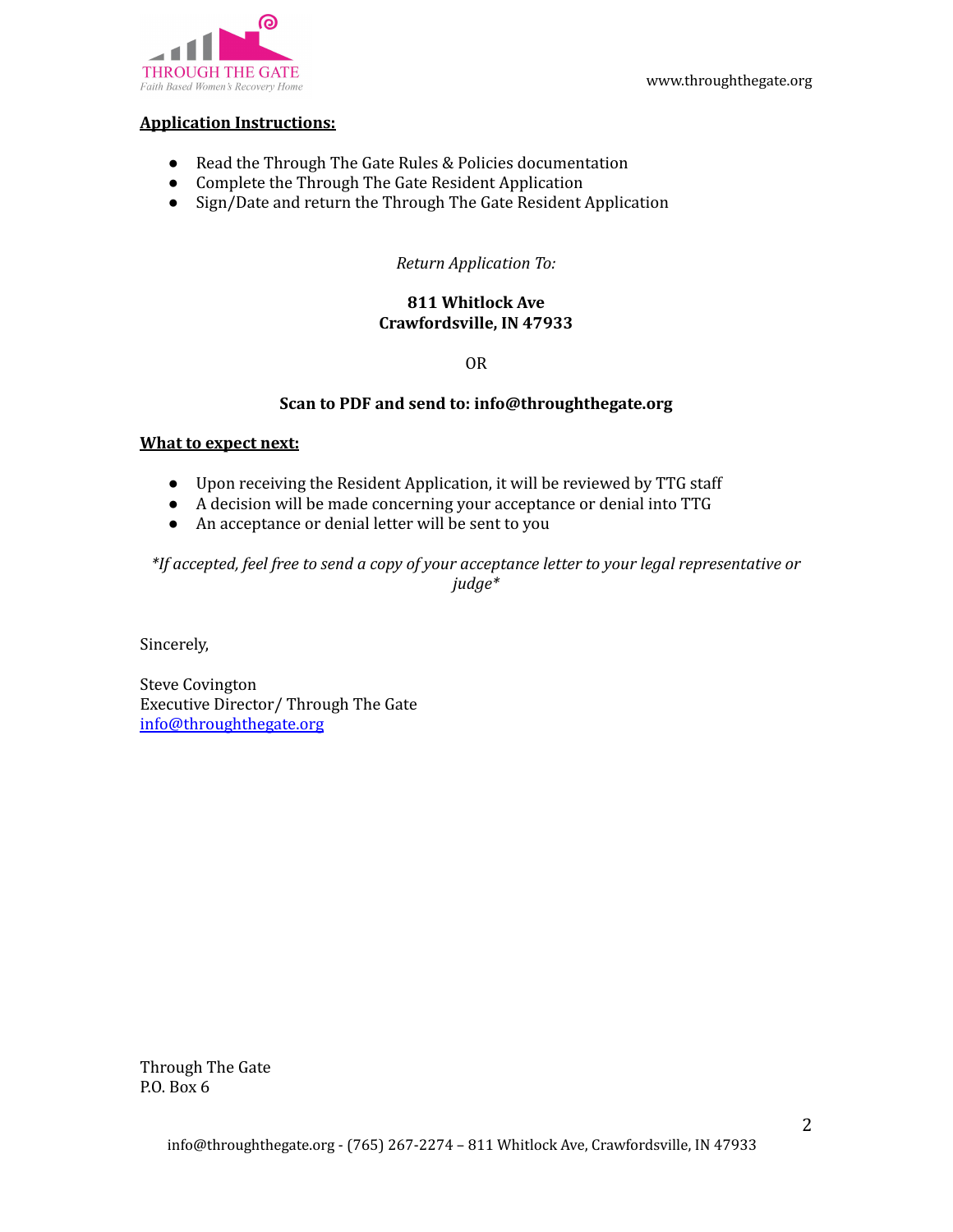

Linden, Indiana 47955

# **Through The Gate Resident Application**

The confidential information you share on this application will not be held against you or used to judge you. The Through The Gate staff simply needs to know the facts about you and where you are in life right now. Please remember that we will not be able to help you if you are not completely honest when you answer the questions below. If you do not understand what is being requested, please call us; we will be happy to assist you.

**If a question does not apply, it is very important that you mark N/A; do not leave any question blank.**

|                                         |             | If you have ever been in IDOC please provide DOC#_______________________________                     |     |
|-----------------------------------------|-------------|------------------------------------------------------------------------------------------------------|-----|
|                                         |             |                                                                                                      |     |
| <i>Street</i>                           | <i>City</i> | <i>State</i>                                                                                         | Zip |
|                                         |             | Date of Birth: _____________ Age: ______ City and State of birth: __________________________________ |     |
| Social Security #: ____________________ |             |                                                                                                      |     |
|                                         |             | Height: ___________Weight: ___________Eye Color: _______________Hair Color: _______________________  |     |
|                                         |             |                                                                                                      |     |
|                                         |             |                                                                                                      |     |
|                                         |             |                                                                                                      |     |
|                                         |             |                                                                                                      |     |
|                                         |             | Have you had a Facebook account? _______ Under what name? _______________________                    |     |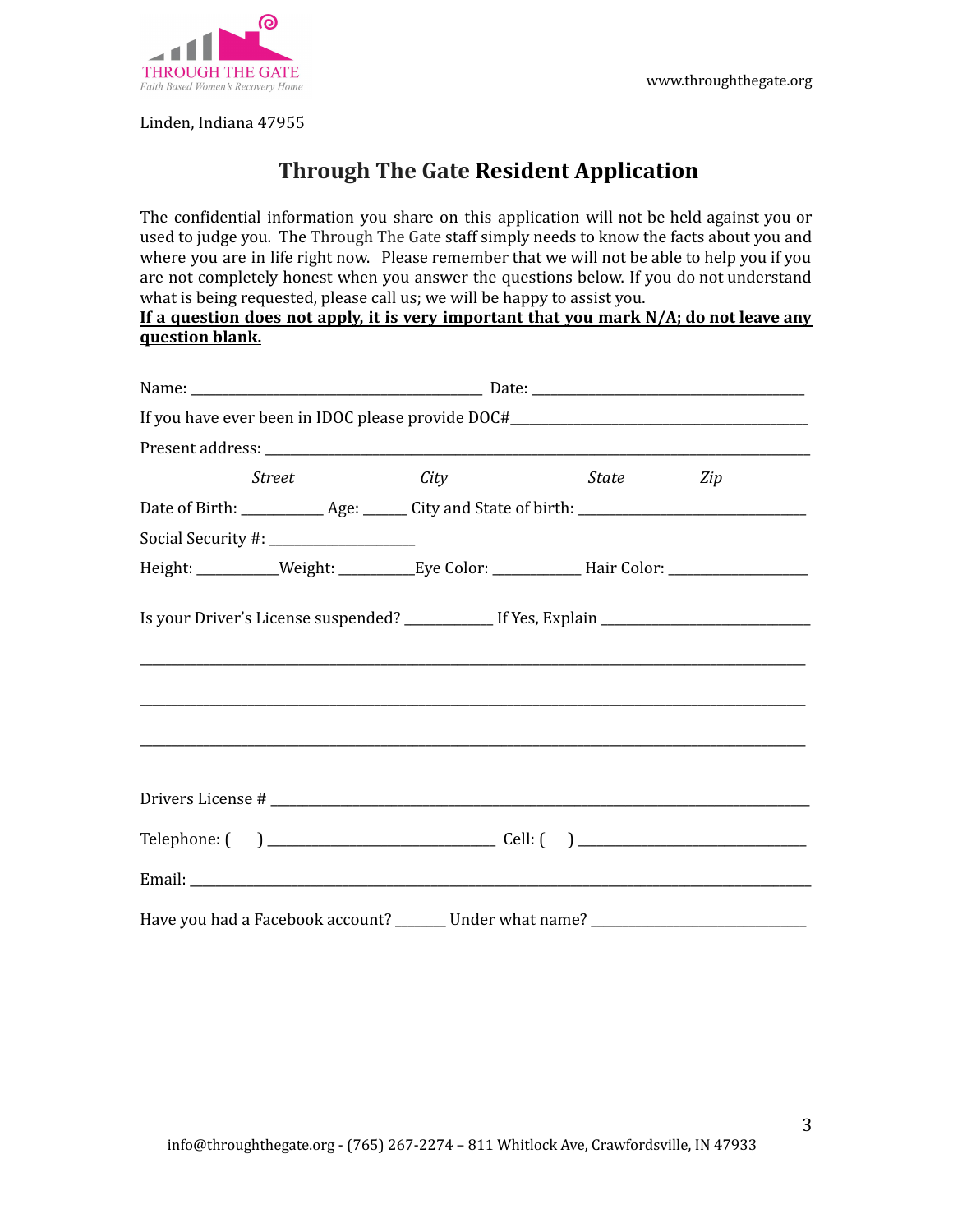

### **Intimate Relationships / Marital Status**

\_\_\_\_ Single \_\_\_\_ Married \_\_\_\_ Divorced \_\_\_\_ Separated \_\_\_\_Engaged \_\_\_\_Serious relationship \_\_\_\_ Homosexual

### **Children**

Do you have any children? \_\_\_\_\_\_\_\_\_ How Many? \_\_\_\_\_\_\_\_\_\_\_

List names and ages of all of your children:

| . .      | σ.            |  |
|----------|---------------|--|
| <u>.</u> | $\sigma$<br>о |  |
| . ب      | ø<br>c        |  |
| . .      | σ<br>c        |  |

\_\_\_\_\_\_\_\_\_\_\_\_\_\_\_\_\_\_\_\_\_\_\_\_\_\_\_\_\_\_\_\_\_\_\_\_\_\_\_\_\_\_\_\_\_\_\_\_\_\_\_\_\_\_\_\_\_\_\_\_\_\_\_\_\_\_\_\_\_\_\_\_\_\_\_\_\_\_\_\_\_\_\_\_\_\_\_\_\_\_\_\_\_\_\_\_\_\_\_\_\_\_\_\_\_\_\_\_\_\_\_\_\_\_\_\_\_\_\_\_\_\_ \_\_\_\_\_\_\_\_\_\_\_\_\_\_\_\_\_\_\_\_\_\_\_\_\_\_\_\_\_\_\_\_\_\_\_\_\_\_\_\_\_\_\_\_\_\_\_\_\_\_\_\_\_\_\_\_\_\_\_\_\_\_\_\_\_\_\_\_\_\_\_\_\_\_\_\_\_\_\_\_\_\_\_\_\_\_\_\_\_\_\_\_\_\_\_\_\_\_\_\_\_\_\_\_\_\_\_\_\_\_\_\_\_\_\_\_\_\_\_\_\_\_

\_\_\_\_\_\_\_\_\_\_\_\_\_\_\_\_\_\_\_\_\_\_\_\_\_\_\_\_\_\_\_\_\_\_\_\_\_\_\_\_\_\_\_\_\_\_\_\_\_\_\_\_\_\_\_\_\_\_\_\_\_\_\_\_\_\_\_\_\_\_\_\_\_\_\_\_\_\_\_\_\_\_\_\_\_\_\_\_\_\_\_\_\_\_\_\_\_\_\_\_\_\_\_\_\_\_\_\_\_\_\_\_\_\_\_\_\_\_\_\_\_\_

\_\_\_\_\_\_\_\_\_\_\_\_\_\_\_\_\_\_\_\_\_\_\_\_\_\_\_\_\_\_\_\_\_\_\_\_\_\_\_\_\_\_\_\_\_\_\_\_\_\_\_\_\_\_\_\_\_\_\_\_\_\_\_\_\_\_\_\_\_\_\_\_\_\_\_\_\_\_\_\_\_\_\_\_\_\_\_\_\_\_\_\_\_\_\_\_\_\_\_\_\_\_\_\_\_\_\_\_\_\_\_\_

\_\_\_\_\_\_\_\_\_\_\_\_\_\_\_\_\_\_\_\_\_\_\_\_\_\_\_\_\_\_\_\_\_\_\_\_\_\_\_\_\_\_\_\_\_\_\_\_\_\_\_\_\_\_\_\_\_\_\_\_\_\_\_\_\_\_\_\_\_\_\_\_\_\_\_\_\_\_\_\_\_\_\_\_\_\_\_\_\_\_\_\_\_\_\_\_\_\_\_\_\_\_\_\_\_\_\_\_\_\_

\_\_\_\_\_\_\_\_\_\_\_\_\_\_\_\_\_\_\_\_\_\_\_\_\_\_\_\_\_\_\_\_\_\_\_\_\_\_\_\_\_\_\_\_\_\_\_\_\_\_\_\_\_\_\_\_\_\_\_\_\_\_\_\_\_\_\_\_\_\_\_\_\_\_\_\_\_\_\_\_\_\_\_\_\_\_\_\_\_\_\_\_\_\_\_\_\_\_\_\_\_\_\_\_\_\_\_\_\_\_\_\_\_\_\_\_\_\_\_\_\_\_ \_\_\_\_\_\_\_\_\_\_\_\_\_\_\_\_\_\_\_\_\_\_\_\_\_\_\_\_\_\_\_\_\_\_\_\_\_\_\_\_\_\_\_\_\_\_\_\_\_\_\_\_\_\_\_\_\_\_\_\_\_\_\_\_\_\_\_\_\_\_\_\_\_\_\_\_\_\_\_\_\_\_\_\_\_\_\_\_\_\_\_\_\_\_\_\_\_\_\_\_\_\_\_\_\_\_\_\_\_\_\_\_\_\_\_\_\_\_\_\_\_\_

Who has custody of your children? \_\_\_\_\_\_\_\_\_\_\_\_\_\_\_\_\_\_\_\_\_\_\_\_\_\_\_\_\_\_\_\_\_\_\_\_\_\_\_\_\_\_\_\_\_\_\_\_\_\_\_\_\_\_\_\_\_\_\_\_\_\_\_\_\_\_\_\_\_\_\_\_\_\_\_\_\_\_\_\_\_

What arrangements are being made for your children while you are at Through The Gate?

Are you on any type of government or financial assistance such as welfare, SNAP, or SSI?

### **Overall Physical and Medical Health**

Are you in general good health? If not, please explain what medical issues you have.

Do you have a *medically verifiable* disability? \_\_\_\_\_\_\_\_\_\_\_\_\_\_

List any physical limitation that you may have as indicated by a physician:

### **Overall Physical and Medical Health (continued)**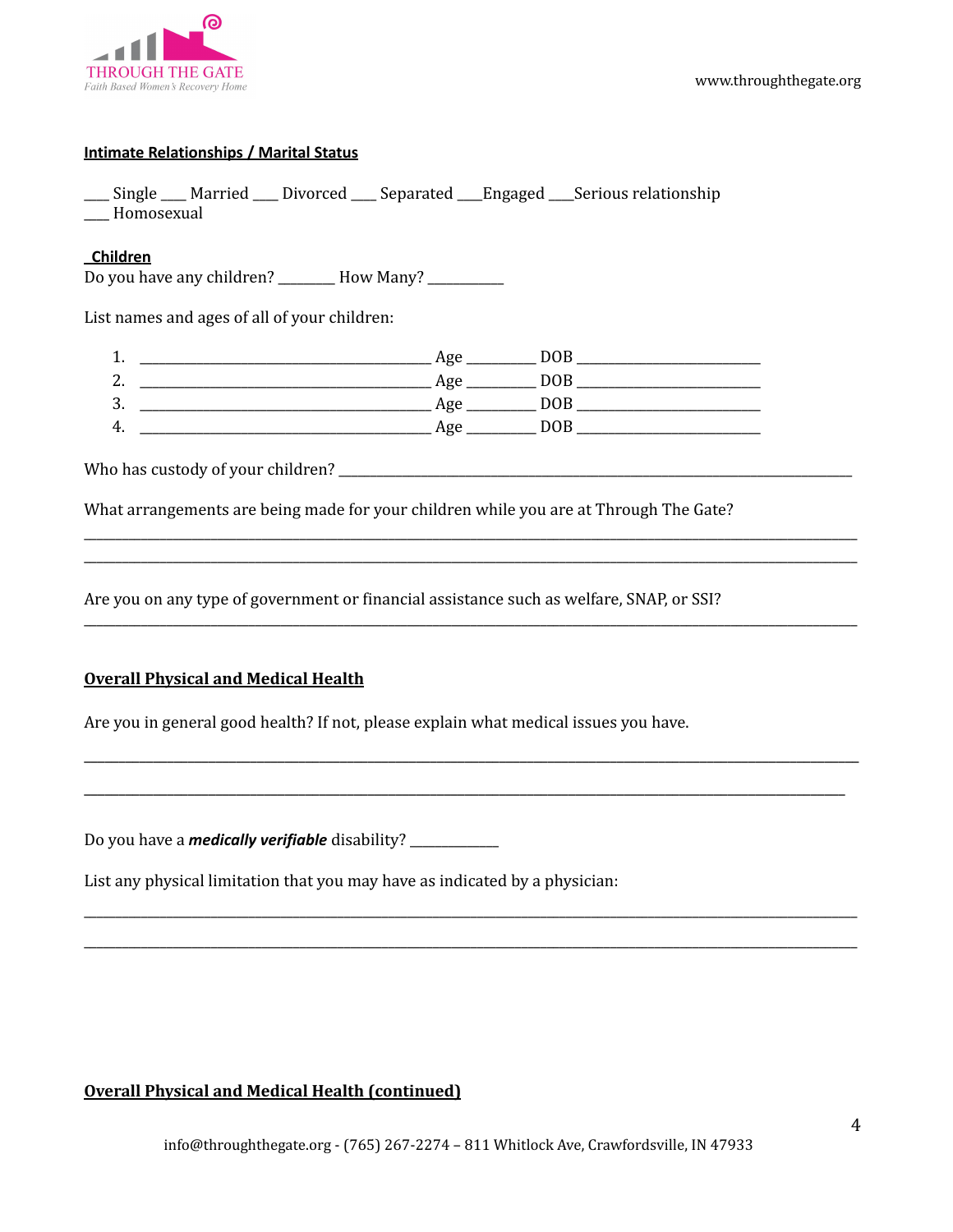

Do you have any conditions or events in your past that would limit your ability to fully participate in the Through The Gate program? This would include physical chores such as cleaning, cooking, mopping, vacuuming, bending, mowing, painting, sleeping in a top bunk, etc.?

\_\_\_\_\_\_\_\_\_\_\_\_\_\_\_\_\_\_\_\_\_\_\_\_\_\_\_\_\_\_\_\_\_\_\_\_\_\_\_\_\_\_\_\_\_\_\_\_\_\_\_\_\_\_\_\_\_\_\_\_\_\_\_\_\_\_\_\_\_\_\_\_\_\_\_\_\_\_\_\_\_\_\_\_\_\_\_\_\_\_\_\_\_\_\_\_\_\_\_\_\_\_\_\_\_\_\_\_\_\_\_\_\_\_\_\_\_\_\_\_\_\_ \_\_\_\_\_\_\_\_\_\_\_\_\_\_\_\_\_\_\_\_\_\_\_\_\_\_\_\_\_\_\_\_\_\_\_\_\_\_\_\_\_\_\_\_\_\_\_\_\_\_\_\_\_\_\_\_\_\_\_\_\_\_\_\_\_\_\_\_\_\_\_\_\_\_\_\_\_\_\_\_\_\_\_\_\_\_\_\_\_\_\_\_\_\_\_\_\_\_\_\_\_\_\_\_\_\_\_\_\_\_\_\_\_\_\_\_\_\_\_\_\_\_

Do you have any allergies? \_\_\_\_\_\_\_\_\_\_ List:\_\_\_\_\_\_\_\_\_\_\_\_\_\_\_\_\_\_\_\_\_\_\_\_\_\_\_\_\_\_\_\_\_\_\_\_\_\_\_\_\_\_\_\_\_\_\_\_\_\_\_\_\_\_\_\_\_\_\_\_\_\_\_\_\_\_\_\_\_\_\_\_\_\_\_

List any and all medications that you take:

| <b>Medication</b> | <b>Dosage</b> | For what reason? | For how long? |
|-------------------|---------------|------------------|---------------|
|                   |               |                  |               |
|                   |               |                  |               |
|                   |               |                  |               |
|                   |               |                  |               |
|                   |               |                  |               |
|                   |               |                  |               |
|                   |               |                  |               |
|                   |               |                  |               |
|                   |               |                  |               |
|                   |               |                  |               |

### **IF YOU START TAKING ANY NEW MEDICATION BEFORE COMING TO THROUGH THE GATE, YOU WILL NEED TO SEND US NOTICE. FAILURE TO NOTIFY US OF MEDICATION CHANGES COULD RESULT IN YOUR DISMISSAL FROM OUR PROGRAM.**

\_\_\_\_\_\_\_\_\_\_\_\_\_\_\_\_\_\_\_\_\_\_\_\_\_\_\_\_\_\_\_\_\_\_\_\_\_\_\_\_\_\_\_\_\_\_\_\_\_\_\_\_\_\_\_\_\_\_\_\_\_\_\_\_\_\_\_\_\_\_\_\_\_\_\_\_\_\_\_\_\_\_\_\_\_\_\_\_\_\_\_\_\_\_\_\_\_\_\_\_\_\_\_\_\_\_\_\_\_\_\_\_\_\_\_\_\_\_\_\_\_\_ \_\_\_\_\_\_\_\_\_\_\_\_\_\_\_\_\_\_\_\_\_\_\_\_\_\_\_\_\_\_\_\_\_\_\_\_\_\_\_\_\_\_\_\_\_\_\_\_\_\_\_\_\_\_\_\_\_\_\_\_\_\_\_\_\_\_\_\_\_\_\_\_\_\_\_\_\_\_\_\_\_\_\_\_\_\_\_\_\_\_\_\_\_\_\_\_\_\_\_\_\_\_\_\_\_\_\_\_\_\_\_\_\_\_\_\_\_\_\_\_\_\_ \_\_\_\_\_\_\_\_\_\_\_\_\_\_\_\_\_\_\_\_\_\_\_\_\_\_\_\_\_\_\_\_\_\_\_\_\_\_\_\_\_\_\_\_\_\_\_\_\_\_\_\_\_\_\_\_\_\_\_\_\_\_\_\_\_\_\_\_\_\_\_\_\_\_\_\_\_\_\_\_\_\_\_\_\_\_\_\_\_\_\_\_\_\_\_\_\_\_\_\_\_\_\_\_\_\_\_\_\_\_\_\_\_\_\_\_\_\_\_\_\_\_ \_\_\_\_\_\_\_\_\_\_\_\_\_\_\_\_\_\_\_\_\_\_\_\_\_\_\_\_\_\_\_\_\_\_\_\_\_\_\_\_\_\_\_\_\_\_\_\_\_\_\_\_\_\_\_\_\_\_\_\_\_\_\_\_\_\_\_\_\_\_\_\_\_\_\_\_\_\_\_\_\_\_\_\_\_\_\_\_\_\_\_\_\_\_\_\_\_\_\_\_\_\_\_\_\_\_\_\_\_\_\_\_\_\_\_\_\_\_\_\_\_\_

List all past surgeries or medical hospitalizations (include dates):

#### **Eating Habits**

Do you consider your eating habits to be normal? Yes or No? \_\_\_\_\_\_\_\_\_\_\_\_\_\_

Are you on a special diet? \_\_\_\_\_\_\_\_\_\_\_ Explain: \_\_\_\_\_\_\_\_\_\_\_\_\_\_\_\_\_\_\_\_\_\_\_\_\_\_\_\_\_\_\_\_\_\_\_\_\_\_\_\_\_\_\_\_\_\_\_\_\_\_\_\_\_\_\_\_\_\_\_\_\_\_\_\_\_\_\_\_\_\_

Do you eat meat? \_\_\_\_\_\_ Do you have any *medically verifiable* food allergies? \_\_\_\_\_\_\_\_\_\_\_\_\_\_\_\_\_\_\_\_\_\_\_\_\_\_\_\_\_\_\_\_\_

#### **Past and Current Substance Abuse**

Have you ever experimented with the following substances?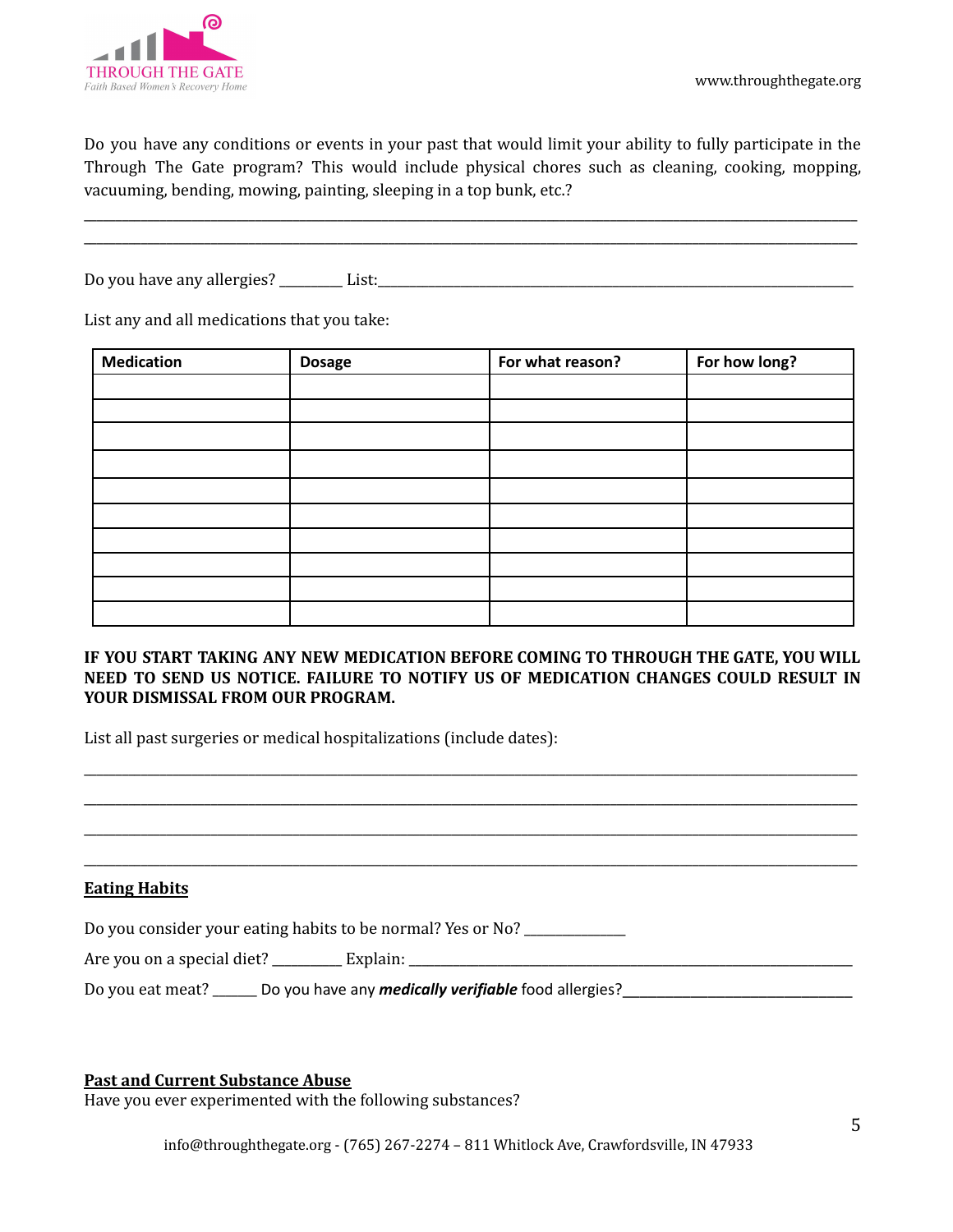

| Alcohol         | Hallucinogenic (Acid, LSD, etc.) | Morphine | Inhalants |
|-----------------|----------------------------------|----------|-----------|
| Crank           | Amphetamines (Uppers)            | Opiates  | Crack     |
| Crystal Meth    | Barbiturates (Downers)           | Heroin   | Tobacco   |
| Marijuana       | <b>Meth Amphetamines</b>         | Cocaine  | Ecstasy   |
| Spice           |                                  |          |           |
| Other (Specify: |                                  |          |           |

### **Drugs of choice:**

|              | Frequency of use: | Date of last use: |
|--------------|-------------------|-------------------|
|              | Frequency of use: | Date of last use: |
| $\mathbf{3}$ | Frequency of use: | Date of last use: |
| 4.           | Frequency of use: | Date of last use: |
|              |                   |                   |

Have you ever been in an alcohol, drug, or detox program? \_\_\_\_\_\_\_\_\_\_\_\_\_\_\_\_\_\_\_\_\_\_\_\_\_\_\_\_\_\_\_\_\_\_\_\_\_\_\_\_\_\_\_\_\_\_\_\_\_\_\_\_\_\_\_ Was it faith-based or secular? \_\_\_\_\_\_\_\_\_\_\_\_\_\_\_\_\_\_\_\_\_\_\_\_\_\_\_\_\_\_\_\_\_\_\_\_\_\_\_\_\_\_\_\_\_\_\_\_\_\_\_\_\_\_\_\_\_\_\_\_\_\_\_\_\_\_\_\_\_\_\_\_\_\_\_\_\_\_\_\_\_\_\_\_\_\_\_\_

| Date of Entry | Program Name | City / State | Reason for Leaving | Date of Discharge |
|---------------|--------------|--------------|--------------------|-------------------|
|               |              |              |                    |                   |
|               |              |              |                    |                   |
|               |              |              |                    |                   |
|               |              |              |                    |                   |

### **Past Counseling or Treatment Experience**

Have you ever experienced a life altering traumatic event that still affects you? Please explain.

On a scale from 1 (worst) to 10 (best), how would you evaluate your life? \_\_\_\_\_\_\_\_\_\_\_\_

Have you ever tried to commit suicide? \_\_\_\_\_\_\_\_\_\_ Why?\_\_\_\_\_\_\_\_\_\_\_\_\_\_\_\_\_\_\_\_\_\_\_\_\_\_\_\_\_\_\_\_\_\_\_\_\_\_\_\_\_\_\_\_\_\_\_\_\_\_\_\_\_\_\_\_\_\_\_\_

\_\_\_\_\_\_\_\_\_\_\_\_\_\_\_\_\_\_\_\_\_\_\_\_\_\_\_\_\_\_\_\_\_\_\_\_\_\_\_\_\_\_\_\_\_\_\_\_\_\_\_\_\_\_\_\_\_\_\_\_\_\_\_\_\_\_\_\_\_\_\_\_\_\_\_\_\_\_\_\_\_\_\_\_\_\_\_\_\_\_\_\_\_\_\_\_\_\_\_\_\_\_\_\_\_\_\_\_\_\_\_\_\_\_\_\_\_\_\_\_\_\_ \_\_\_\_\_\_\_\_\_\_\_\_\_\_\_\_\_\_\_\_\_\_\_\_\_\_\_\_\_\_\_\_\_\_\_\_\_\_\_\_\_\_\_\_\_\_\_\_\_\_\_\_\_\_\_\_\_\_\_\_\_\_\_\_\_\_\_\_\_\_\_\_\_\_\_\_\_\_\_\_\_\_\_\_\_\_\_\_\_\_\_\_\_\_\_\_\_\_\_\_\_\_\_\_\_\_\_\_\_\_\_\_\_\_\_\_\_\_\_\_\_\_

Have you ever been to counseling? \_\_\_\_\_\_\_\_\_\_\_ Why?\_\_\_\_\_\_\_\_\_\_\_\_\_\_\_\_\_\_\_\_\_\_\_\_\_\_\_\_\_\_\_\_\_\_\_\_\_\_\_\_\_\_\_\_\_\_\_\_\_\_\_\_\_\_\_\_\_\_\_\_\_\_\_\_

### **Past Counseling or Treatment Experience (continued)**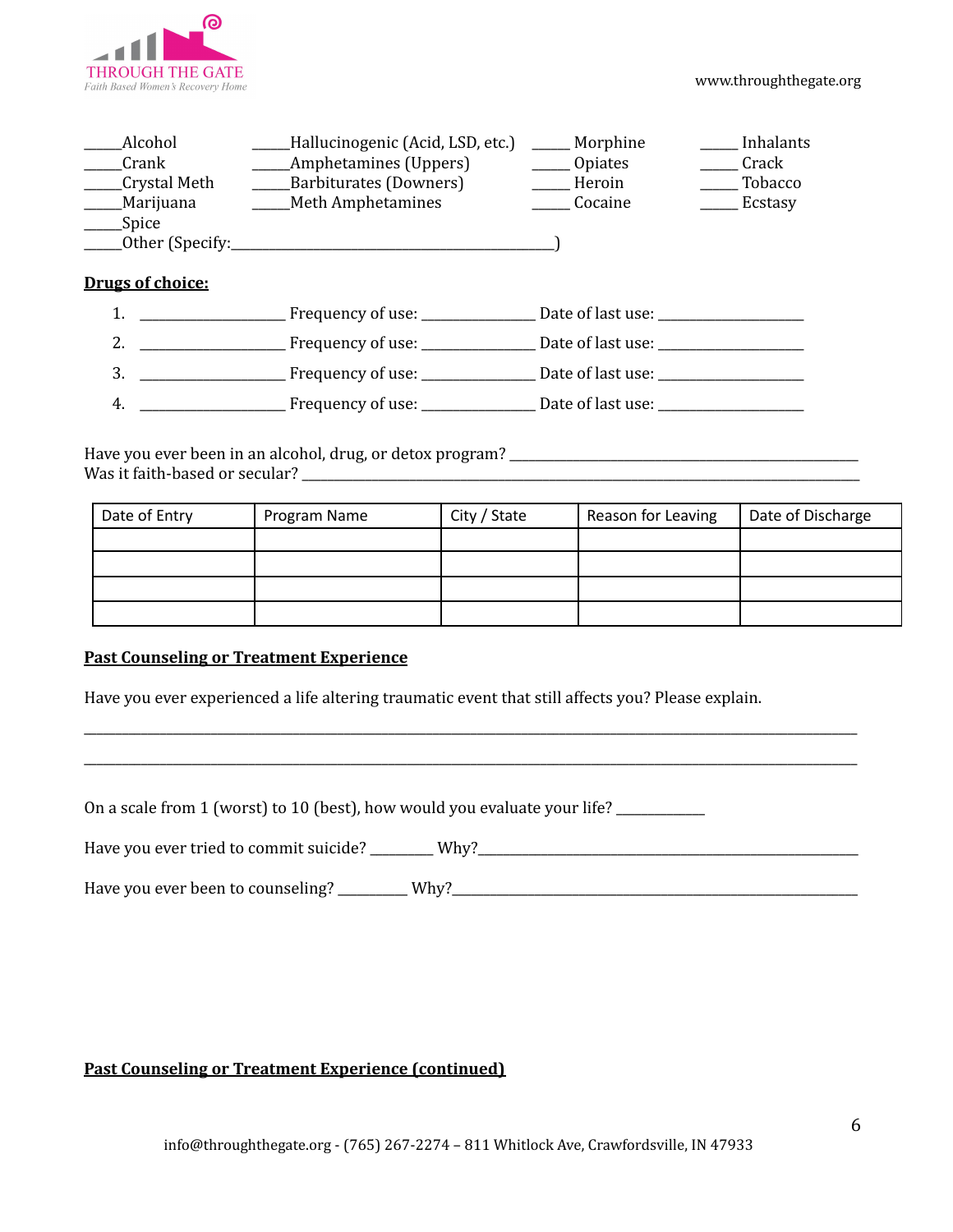

www.throughthegate.org

Have you ever received psychiatric care or been in a psychiatric hospital? \_\_\_\_\_\_\_\_\_\_ (List facilities)

| Date of Entry | Program Name | City / State | Reason for Leaving | Date of Discharge |
|---------------|--------------|--------------|--------------------|-------------------|
|               |              |              |                    |                   |
|               |              |              |                    |                   |
|               |              |              |                    |                   |
|               |              |              |                    |                   |

You may be asked to sign a release form from the above facilities and forward records to Through The *Gate.*

\_\_\_\_\_\_\_\_\_\_\_\_\_\_\_\_\_\_\_\_\_\_\_\_\_\_\_\_\_\_\_\_\_\_\_\_\_\_\_\_\_\_\_\_\_\_\_\_\_\_\_\_\_\_\_\_\_\_\_\_\_\_\_\_\_\_\_\_\_\_\_\_\_\_\_\_\_\_\_\_\_\_\_\_\_\_\_\_\_\_\_

\_\_\_\_\_\_\_\_\_\_\_\_\_\_\_\_\_\_\_\_\_\_\_\_\_\_\_\_\_\_\_\_\_\_\_\_\_\_\_\_\_\_\_\_\_\_\_\_\_\_\_\_\_\_\_\_\_\_\_\_\_\_\_\_\_\_\_\_\_\_\_\_\_\_\_\_\_\_\_\_\_\_\_\_\_\_\_\_\_\_\_\_\_\_\_\_\_\_\_\_\_\_\_\_\_\_\_\_\_\_\_\_

### **Sexual Health**

| Have you ever been tested for a STD?    | Month and Year? | Results? |  |
|-----------------------------------------|-----------------|----------|--|
| Have you ever been tested for Hep C?    | Month and Year? | Results? |  |
| Have you ever been tested for HIV/AIDS? | Month and Year? | Results? |  |

**Do you have any learning disabilities**? Such as problems reading or writing? \_\_\_\_\_\_\_\_\_\_\_ Explain:

### **Legal Background**

#### **Arrest History**

| Date | Charge | <b>Legal Outcome</b> | <b>Current Status</b> |
|------|--------|----------------------|-----------------------|
|      |        |                      |                       |
|      |        |                      |                       |
|      |        |                      |                       |
|      |        |                      |                       |
|      |        |                      |                       |
|      |        |                      |                       |
|      |        |                      |                       |
|      |        |                      |                       |
|      |        |                      |                       |
|      |        |                      |                       |

| Do you have any pending court dates? |  |
|--------------------------------------|--|
|--------------------------------------|--|

Are you currently incarcerated? \_\_\_\_\_\_\_\_ Where? \_\_\_\_\_\_\_\_\_\_\_\_\_\_\_\_\_\_\_\_\_\_\_\_\_\_\_\_\_\_\_\_\_\_\_\_\_\_\_\_\_\_\_\_\_\_\_\_\_\_\_\_\_\_\_\_\_\_\_\_\_\_\_\_\_\_\_

### **Legal Background (continued)**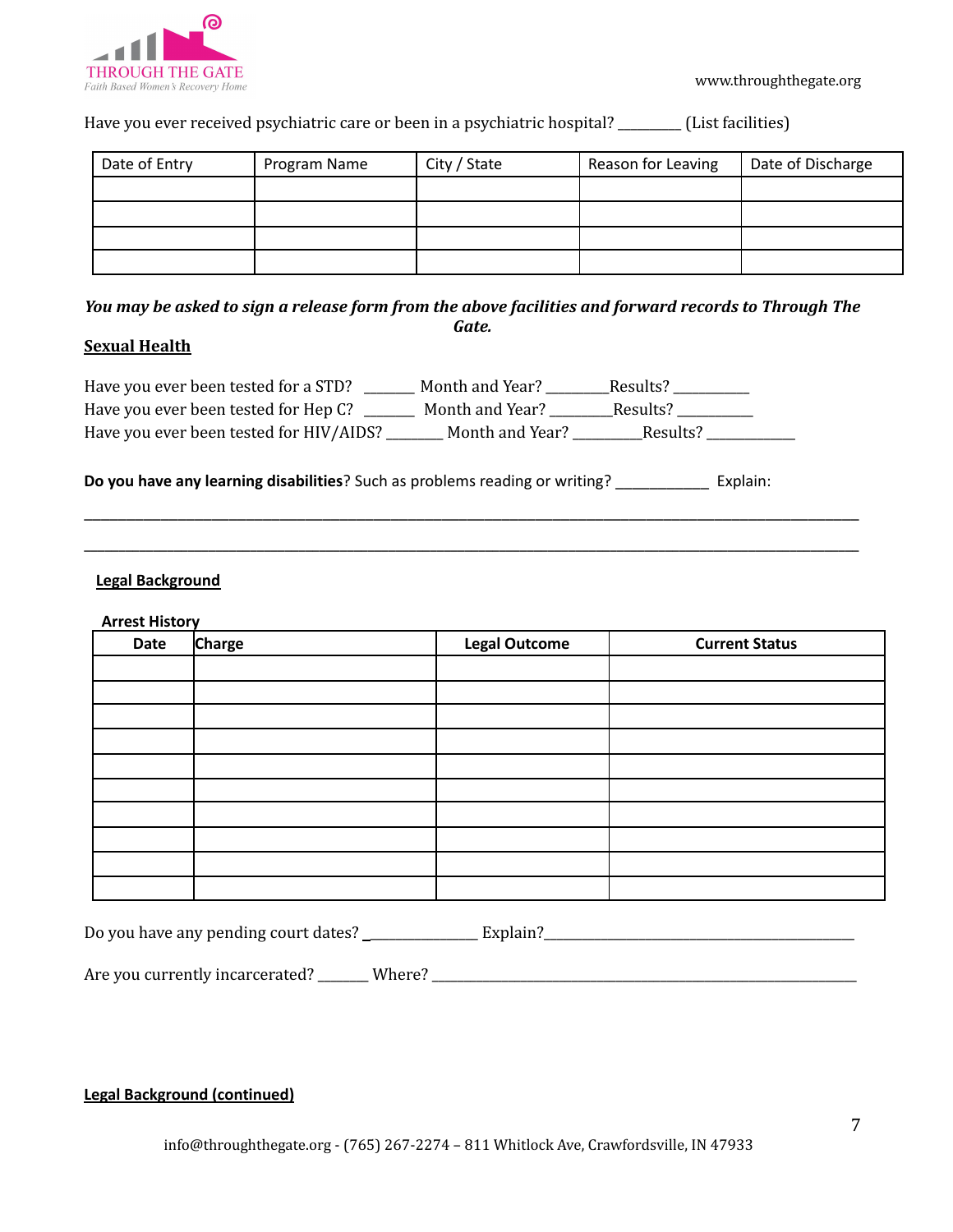

|                                                                     | Are you on ankle bracelet? _______________ Or will you be on ankle bracelet? _______________________ If so, how are |  |
|---------------------------------------------------------------------|---------------------------------------------------------------------------------------------------------------------|--|
|                                                                     |                                                                                                                     |  |
|                                                                     |                                                                                                                     |  |
|                                                                     |                                                                                                                     |  |
|                                                                     |                                                                                                                     |  |
|                                                                     |                                                                                                                     |  |
| Are you presently on probation? _________ What county?_____________ |                                                                                                                     |  |
|                                                                     |                                                                                                                     |  |
|                                                                     |                                                                                                                     |  |
|                                                                     |                                                                                                                     |  |
|                                                                     |                                                                                                                     |  |

## **How did you hear about Through The Gate? (check the one that applies)**

### **Online:**

\_\_\_\_\_\_\_Facebook Ad \_\_\_\_\_\_\_Website \_\_\_\_\_\_\_Google

### **A Person:**

| Pastor                       |
|------------------------------|
| Friend                       |
| Parent                       |
| Counselor                    |
| <b>Probation Officer</b>     |
| ________Other/Relation_____  |
|                              |
| Name of Reference Person: __ |
| Reference Phone:             |
| Reference Email:             |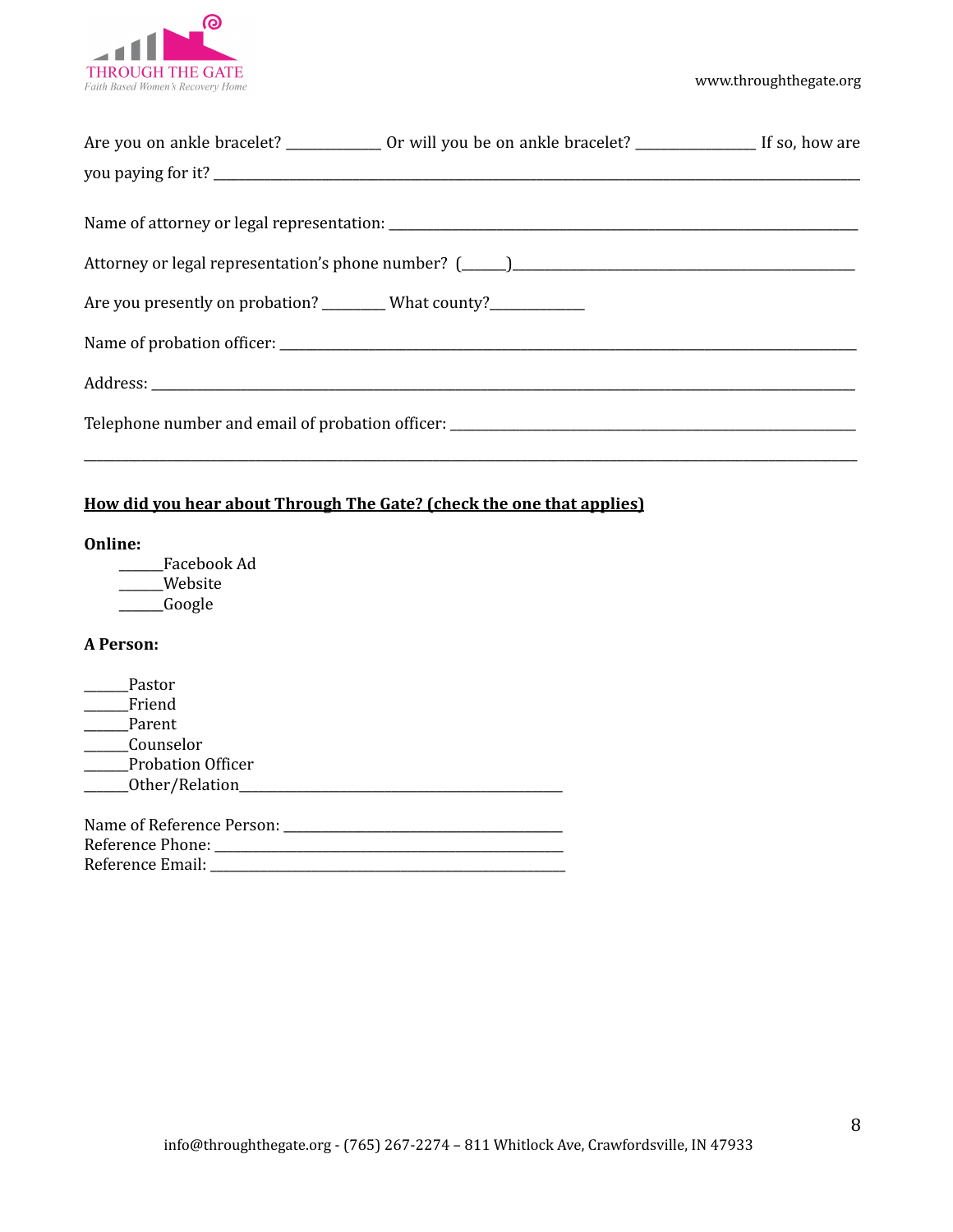

www.throughthegate.org

### **Additional Questions**

In your own words, explain your current situation that has led you to apply at Through the Gate.

\_\_\_\_\_\_\_\_\_\_\_\_\_\_\_\_\_\_\_\_\_\_\_\_\_\_\_\_\_\_\_\_\_\_\_\_\_\_\_\_\_\_\_\_\_\_\_\_\_\_\_\_\_\_\_\_\_\_\_\_\_\_\_\_\_\_\_\_\_\_\_\_\_\_\_\_\_\_\_\_\_\_\_\_\_\_\_\_\_\_\_\_\_\_\_\_\_\_\_\_\_\_\_\_\_ \_\_\_\_\_\_\_\_\_\_\_\_\_\_\_\_\_\_\_\_\_\_\_\_\_\_\_\_\_\_\_\_\_\_\_\_\_\_\_\_\_\_\_\_\_\_\_\_\_\_\_\_\_\_\_\_\_\_\_\_\_\_\_\_\_\_\_\_\_\_\_\_\_\_\_\_\_\_\_\_\_\_\_\_\_\_\_\_\_\_\_\_\_\_\_\_\_\_\_\_\_\_\_\_\_ \_\_\_\_\_\_\_\_\_\_\_\_\_\_\_\_\_\_\_\_\_\_\_\_\_\_\_\_\_\_\_\_\_\_\_\_\_\_\_\_\_\_\_\_\_\_\_\_\_\_\_\_\_\_\_\_\_\_\_\_\_\_\_\_\_\_\_\_\_\_\_\_\_\_\_\_\_\_\_\_\_\_\_\_\_\_\_\_\_\_\_\_\_\_\_\_\_\_\_\_\_\_\_\_\_ \_\_\_\_\_\_\_\_\_\_\_\_\_\_\_\_\_\_\_\_\_\_\_\_\_\_\_\_\_\_\_\_\_\_\_\_\_\_\_\_\_\_\_\_\_\_\_\_\_\_\_\_\_\_\_\_\_\_\_\_\_\_\_\_\_\_\_\_\_\_\_\_\_\_\_\_\_\_\_\_\_\_\_\_\_\_\_\_\_\_\_\_\_\_\_\_\_\_\_\_\_\_\_\_\_ \_\_\_\_\_\_\_\_\_\_\_\_\_\_\_\_\_\_\_\_\_\_\_\_\_\_\_\_\_\_\_\_\_\_\_\_\_\_\_\_\_\_\_\_\_\_\_\_\_\_\_\_\_\_\_\_\_\_\_\_\_\_\_\_\_\_\_\_\_\_\_\_\_\_\_\_\_\_\_\_\_\_\_\_\_\_\_\_\_\_\_\_\_\_\_\_\_\_\_\_\_\_\_\_\_ \_\_\_\_\_\_\_\_\_\_\_\_\_\_\_\_\_\_\_\_\_\_\_\_\_\_\_\_\_\_\_\_\_\_\_\_\_\_\_\_\_\_\_\_\_\_\_\_\_\_\_\_\_\_\_\_\_\_\_\_\_\_\_\_\_\_\_\_\_\_\_\_\_\_\_\_\_\_\_\_\_\_\_\_\_\_\_\_\_\_\_\_\_\_\_\_\_\_\_\_\_\_\_\_\_ \_\_\_\_\_\_\_\_\_\_\_\_\_\_\_\_\_\_\_\_\_\_\_\_\_\_\_\_\_\_\_\_\_\_\_\_\_\_\_\_\_\_\_\_\_\_\_\_\_\_\_\_\_\_\_\_\_\_\_\_\_\_\_\_\_\_\_\_\_\_\_\_\_\_\_\_\_\_\_\_\_\_\_\_\_\_\_\_\_\_\_\_\_\_\_\_\_\_\_\_\_\_\_\_\_

Is there anything else you feel the staff at Through the Gate needs to know about you, your situation, or your application? If yes please explain.

\_\_\_\_\_\_\_\_\_\_\_\_\_\_\_\_\_\_\_\_\_\_\_\_\_\_\_\_\_\_\_\_\_\_\_\_\_\_\_\_\_\_\_\_\_\_\_\_\_\_\_\_\_\_\_\_\_\_\_\_\_\_\_\_\_\_\_\_\_\_\_\_\_\_\_\_\_\_\_\_\_\_\_\_\_\_\_\_\_\_\_\_\_\_\_\_\_\_\_\_\_\_\_\_\_ \_\_\_\_\_\_\_\_\_\_\_\_\_\_\_\_\_\_\_\_\_\_\_\_\_\_\_\_\_\_\_\_\_\_\_\_\_\_\_\_\_\_\_\_\_\_\_\_\_\_\_\_\_\_\_\_\_\_\_\_\_\_\_\_\_\_\_\_\_\_\_\_\_\_\_\_\_\_\_\_\_\_\_\_\_\_\_\_\_\_\_\_\_\_\_\_\_\_\_\_\_\_\_\_\_ \_\_\_\_\_\_\_\_\_\_\_\_\_\_\_\_\_\_\_\_\_\_\_\_\_\_\_\_\_\_\_\_\_\_\_\_\_\_\_\_\_\_\_\_\_\_\_\_\_\_\_\_\_\_\_\_\_\_\_\_\_\_\_\_\_\_\_\_\_\_\_\_\_\_\_\_\_\_\_\_\_\_\_\_\_\_\_\_\_\_\_\_\_\_\_\_\_\_\_\_\_\_\_\_\_ \_\_\_\_\_\_\_\_\_\_\_\_\_\_\_\_\_\_\_\_\_\_\_\_\_\_\_\_\_\_\_\_\_\_\_\_\_\_\_\_\_\_\_\_\_\_\_\_\_\_\_\_\_\_\_\_\_\_\_\_\_\_\_\_\_\_\_\_\_\_\_\_\_\_\_\_\_\_\_\_\_\_\_\_\_\_\_\_\_\_\_\_\_\_\_\_\_\_\_\_\_\_\_\_\_ \_\_\_\_\_\_\_\_\_\_\_\_\_\_\_\_\_\_\_\_\_\_\_\_\_\_\_\_\_\_\_\_\_\_\_\_\_\_\_\_\_\_\_\_\_\_\_\_\_\_\_\_\_\_\_\_\_\_\_\_\_\_\_\_\_\_\_\_\_\_\_\_\_\_\_\_\_\_\_\_\_\_\_\_\_\_\_\_\_\_\_\_\_\_\_\_\_\_\_\_\_\_\_\_\_ \_\_\_\_\_\_\_\_\_\_\_\_\_\_\_\_\_\_\_\_\_\_\_\_\_\_\_\_\_\_\_\_\_\_\_\_\_\_\_\_\_\_\_\_\_\_\_\_\_\_\_\_\_\_\_\_\_\_\_\_\_\_\_\_\_\_\_\_\_\_\_\_\_\_\_\_\_\_\_\_\_\_\_\_\_\_\_\_\_\_\_\_\_\_\_\_\_\_\_\_\_\_\_\_\_ \_\_\_\_\_\_\_\_\_\_\_\_\_\_\_\_\_\_\_\_\_\_\_\_\_\_\_\_\_\_\_\_\_\_\_\_\_\_\_\_\_\_\_\_\_\_\_\_\_\_\_\_\_\_\_\_\_\_\_\_\_\_\_\_\_\_\_\_\_\_\_\_\_\_\_\_\_\_\_\_\_\_\_\_\_\_\_\_\_\_\_\_\_\_\_\_\_\_\_\_\_\_\_\_\_

### **Pregnancy and Children**

We will not accept pregnant women or children. You will need to make arrangements for your children's care.

### **Marriage**

Married women may be considered for residency on a case – by – case basis.

#### **Employment**

**Residents WILL NOT be employed during our program. This will allow you the time you need to focus on you and your treatment program.**

### **Health Issues**

In all cases, the best candidate for the program should be in relatively good health and capable of fully participating in the normally scheduled events of the day including working at CFC during job training. Because Through The Gate **is not a medical facility**, it may not be best suited for applicants with situations requiring direct medical oversight (including some classifications of daily medications, feeding tubes, insulin dependent diabetics, etc.).

Note: You will be responsible for your own medical and prescription costs. TTG is not responsible for these costs. **Upon arrival you will get assistance to help you apply for medical insurance if you need it.**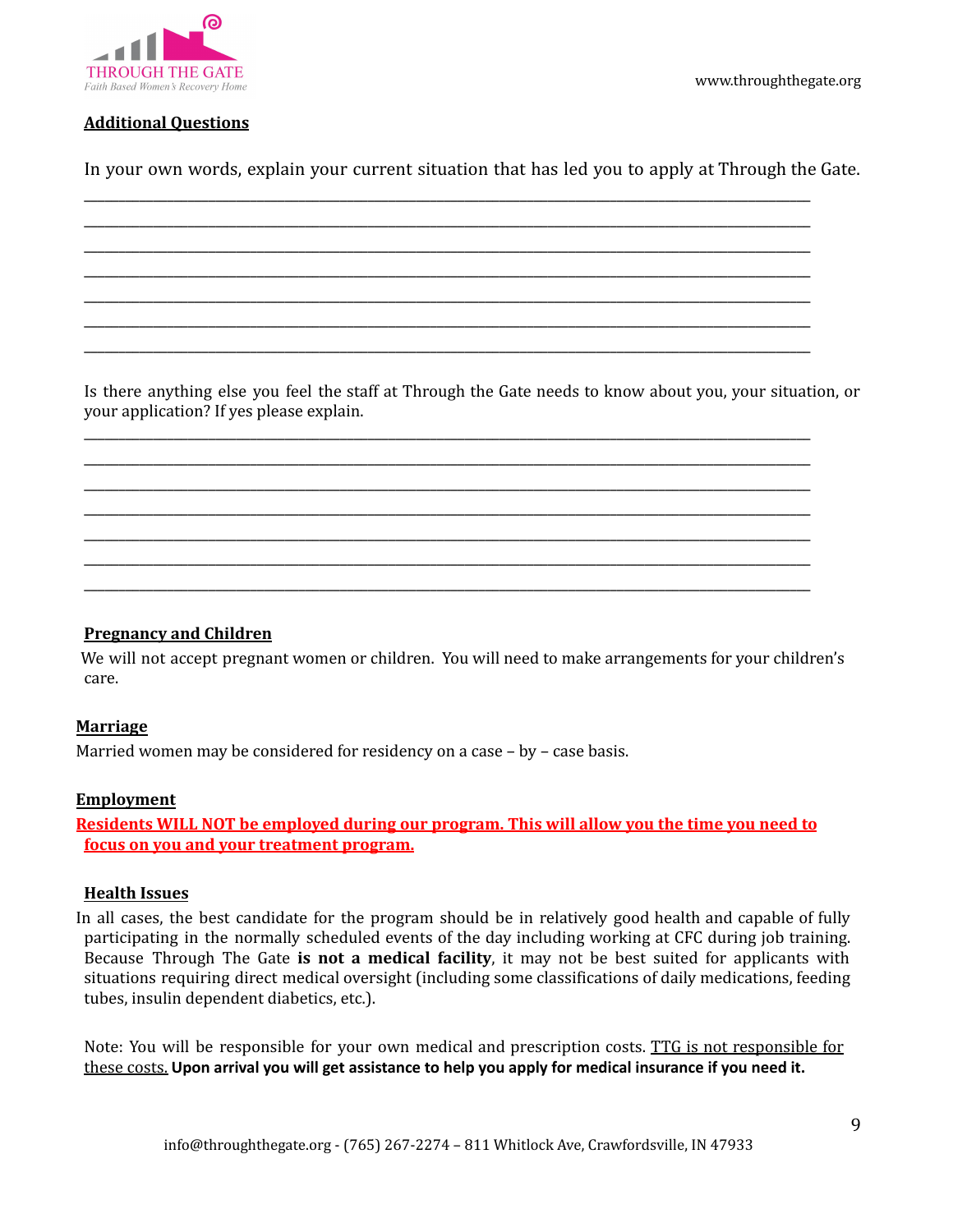

### **Through The Gate program costs**

- There is a non-refundable intake fee of \$200.00 due the day of arrival. We only accept cash or money order. You will not be allowed to intake without this fee paid in full.
- There is a 15-day grace period for fees not paid; after that the resident will be dismissed from the program.
- Currently we do not accept insurance.

# **The cost of our 8-month program is \$2240 or seven equal payments of \$320 (first payment due 30 days after arrival).**

**All fees must be paid in full before a resident can graduate.**

**You ARE required to give proof of your ability to pay your fees.**

**What are your payment arrangements?**

**Bed availability is not guaranteed with an acceptance letter. If there is no bed available and you are accepted, we will add your name to a waiting list.**

**\_\_\_\_\_\_\_\_\_\_\_\_\_\_\_\_\_\_\_\_\_\_\_\_\_\_\_\_\_\_\_\_\_\_\_\_\_\_\_\_\_\_\_\_\_\_\_\_\_\_\_\_\_\_\_\_\_\_\_\_\_\_\_\_\_\_\_\_\_\_\_\_\_\_\_\_\_\_\_\_\_\_\_\_\_\_\_\_\_\_\_\_\_\_\_\_\_\_\_\_\_\_\_\_\_\_\_\_\_\_\_\_\_\_\_\_\_\_\_\_\_\_ \_\_\_\_\_\_\_\_\_\_\_\_\_\_\_\_\_\_\_\_\_\_\_\_\_\_\_\_\_\_\_\_\_\_\_\_\_\_\_\_\_\_\_\_\_\_\_\_\_\_\_\_\_\_\_\_\_\_\_\_\_\_\_\_\_\_\_\_\_\_\_\_\_\_\_\_\_\_\_\_\_\_\_\_\_\_\_\_\_\_\_\_\_\_\_\_\_\_\_\_\_\_\_\_\_\_\_\_\_\_\_\_\_\_\_\_\_\_\_\_\_\_**

# **AGREEMENT FORM**

**By signing below, you are agreeing to these financial responsibilities. Failure to pay your fees** *will* **result in dismissal.**

**By signing below, you are acknowledging that you are physically able to participate in job training activities with CFC Cleaners, this will include, dusting, vacuuming, mopping, bending, and general cleaning. You also will be working physically around Through The Gate, cleaning and doing outside yard work. If there are any issues with this, you will need to contact us prior to arrival and explain. Your acceptance may be affected.**